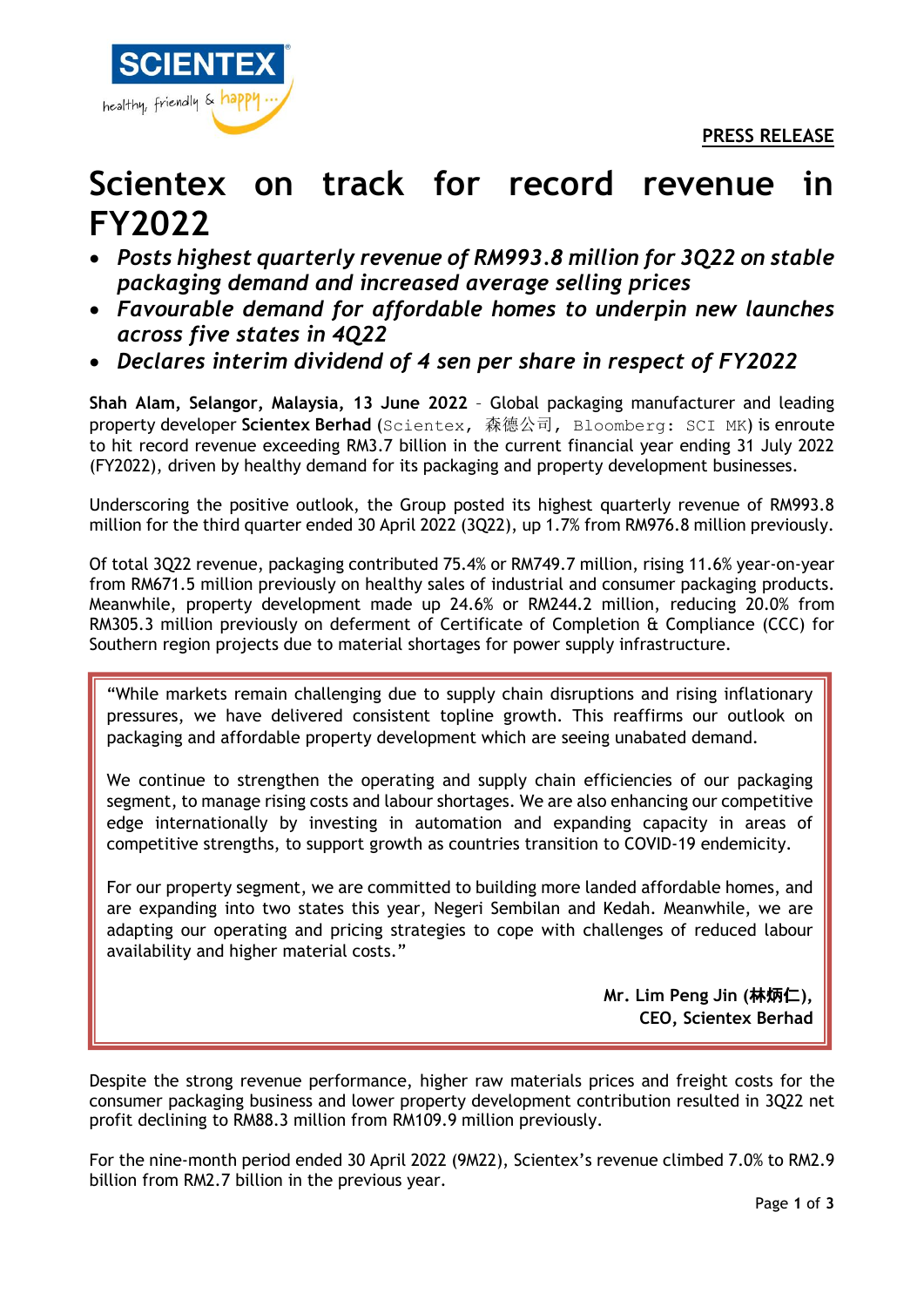

Revenue from the packaging segment grew 13.2% to RM2.1 billion revenue in 9M22, from RM1.9 billion previously on higher sales of industrial and consumer packaging in the domestic and export markets. Property development revenue stood at RM753.5 million compared to RM811.5 million a year ago, due to the deferment of CCC and delay in authority approvals for new launches.

Commenting on the Group's outlook, Mr Lim said:

"We are innovating sustainable and value-added packaging products for our customers as the global sustainability agenda picks up pace. We invest in research and development, as well as collaborate with major consumer brands to deliver new high-performance and sustainable solutions, and have built a strong track record in this area."

"We also invest in new technology to future-proof our operations, with our new robotic stretch film facility, the first of its kind in Asia, expected to commence operations in the second half of 2022. These initiatives will ready us for smarter and more rigorous manufacturing processes in the future, while enhancing our efficiency and adaptability to rising costs."

"In our affordable housing developments, we adopt a cautious approach in new project launch schedule for 2022, due to longer timeline required to secure authority approval."

"However, demand for our affordable homes remains favourable, with increasing visitors to our showhouses, especially in Johor with the reopening of the Malaysia-Singapore border. We strive to maintain affordable prices for the masses, and will mitigate increased material costs by reviewing and repricing our products within a reasonable range."

In 4Q22, the Group plans to launch several new phases in its existing projects in Selangor, Melaka, Johor, in addition to maiden launches in Negeri Sembilan and Kedah. As at 30 April 2022, ongoing development projects amounted to RM2.8 billion in gross development value, consisting of mainly landed residential properties priced at RM300,000 and below per home.

The Group also declared an interim dividend of 4 sen per share in respect of FY2022, with ex-date on 7 July 2022 and payment date on 22 July 2022. The dividend payout would amount to RM62.0 million or 21.8% of 9M22 net profit.

---End---